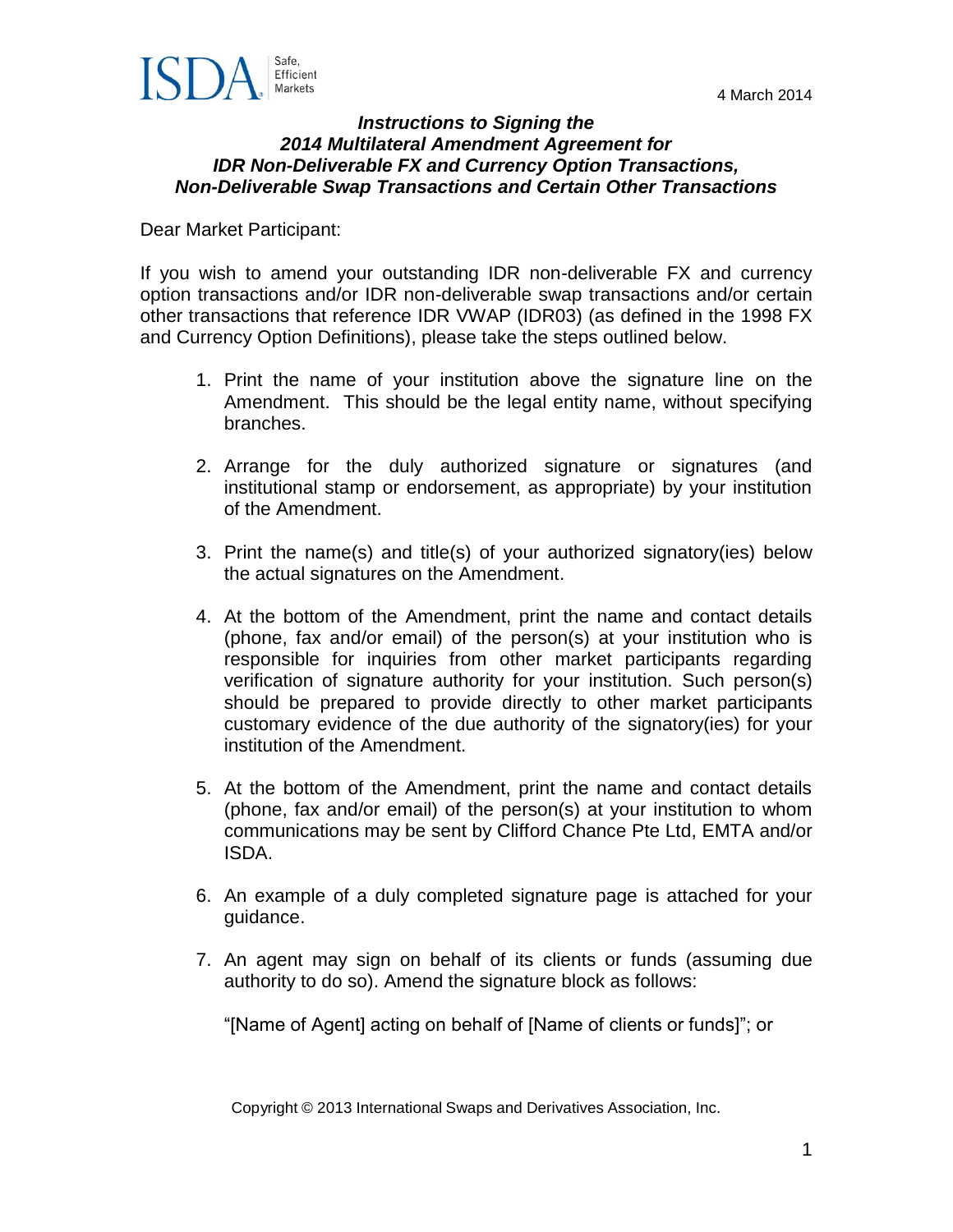"[Name of Agent] acting on behalf of the funds and accounts listed in the relevant agreement between it (as agent) and another party signatory to the Multilateral Amendment Agreement".

If the agent chooses the first option, the names of the clients or funds together with the name of the agent will be included in the list of signatories that will be circulated by Clifford Chance Pte Ltd/posted on the 'Member Only' section of the ISDA and EMTA websites. If the agent chooses the second option, then only the name of the agent will be included in the list of signatories.

8. Return the entire Amendment (and not just the signature page) via email (scanned copy) to [\(idramend@cliffordchance.com\)](mailto:idramend@cliffordchance.com) and also send an ORIGINAL, HARD COPY of the entire Amendment (and not just the signature page) to Clifford Chance Pte Ltd at 12 Marina Boulevard, 25th Floor, Tower 3, Marina Bay Financial Centre, Singapore 018982 for the attention of: Paul Landless. Your email must arrive **not later than 5:00 p.m. Singapore time on 25 March 2014** ("**Submission Deadline**"). In your email, please include "IDR-MAA" and the name of your firm in the "Subject" caption and body of your email. The original, hard copy may arrive after the Submission Deadline as long as your scanned copy has been received by not later than the Submission Deadline. SFEMC, ISDA and EMTA may (but shall not be obliged to) at their sole discretion, by giving notice to such effect on their websites, extend the Submission Deadline.

PLEASE NOTE that no Amendment will be accepted as fully signed by a party unless ALL of the foregoing has been completed with respect thereto.

None of the SFEMC, ISDA, EMTA or Clifford Chance Pte Ltd assumes any responsibility for verification of the due authority of any institution signing the Amendment. Each institution is responsible for its own due diligence in this regard. A full set of signed Amendment counterparts will be kept by Clifford Chance Pte Ltd at its offices in Singapore. The final list of institutions that have executed the Amendment, and the signatories and contact persons identified by the institutions will be published with 'Member Only' access on the ISDA and EMTA websites as soon as practicable after the Submission Deadline. In addition, Clifford Chance Pte Ltd will send this final list by email (to the person(s) identified in the Amendment pursuant to paragraph 5 above) to each institution that has executed the Amendment as soon as practicable after the Submission Deadline. Interim lists of institutions that have executed the Amendment will be circulated by email by Clifford Chance Pte Ltd to such institutions (to the person(s) identified in the Amendment pursuant to paragraph 5 above) and may be periodically posted on the 'Member Only' section of the ISDA and EMTA websites. It is anticipated that the interim lists will be circulated by Clifford Chance Pte Ltd at the end of each Singapore business day and that the interim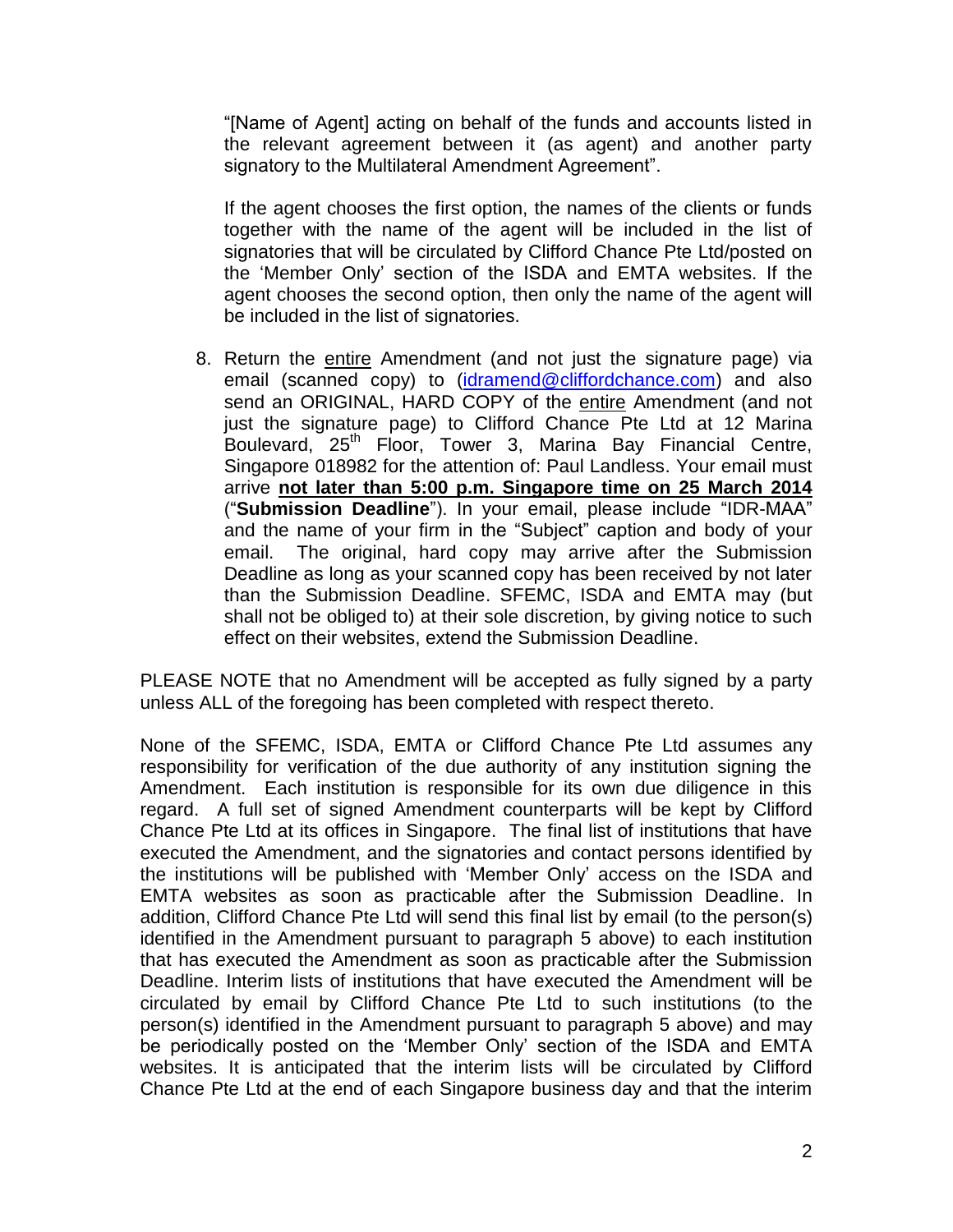lists will be posted on the 'Member Only' section of the ISDA and EMTA websites at the end of each week.

The SFEMC, ISDA, EMTA and Clifford Chance Pte Ltd are acting exclusively as administrators of the Amendment at the request of and for the convenience of the market and do not assume any responsibility or liability, legal or otherwise, for interpreting the Amendment, verifying the authority of any signatory or any institution to sign the Amendment, or for any disputes that may arise among signatories to the Amendment.

If you are an EMTA Member, please contact Leslie Payton Jacobs of EMTA at [lpjacobs@emta.org](mailto:lpjacobs@emta.org) with any questions. If you are an ISDA member, please contact Jacqueline Low of ISDA at [jlow@isda.org](mailto:jlow@isda.org) if you have any questions. If you are not a member of either organization, you may contact either of the above.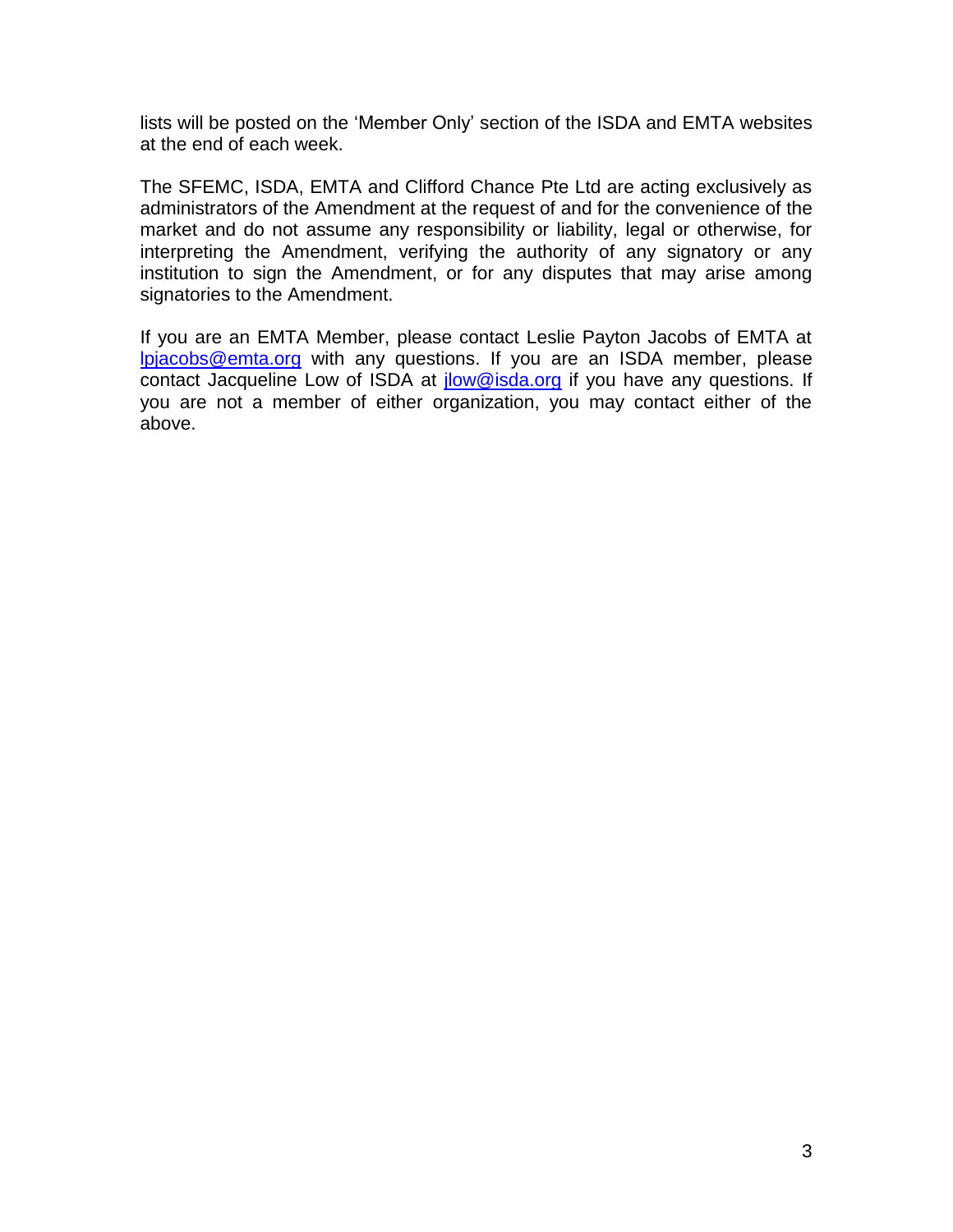# **"Mock-up" of a Duly Completed Signature Page**

IN WITNESS WHEREOF, the Parties hereto have caused this Amendment to be executed by one or more of its duly authorized agents or officers.

| Name of Institution:                                                                                           |            | Singapore Corporate Pte Ltd                                       |                                                                         |
|----------------------------------------------------------------------------------------------------------------|------------|-------------------------------------------------------------------|-------------------------------------------------------------------------|
| Authorized Signature(s):                                                                                       |            | [Signature]                                                       |                                                                         |
| Name(s) and Title(s) of<br>Authorized Signatory(ies): ________                                                 |            | John Lim, Chief Financial Officer                                 |                                                                         |
| Authorized Signature(s): ________                                                                              |            | [Signature]                                                       |                                                                         |
| Name(s) and Title(s) of                                                                                        |            | Authorized Signatory(ies): __________ Jane Lee, Company Secretary |                                                                         |
| <b>Administrative Contact(s)</b><br>(for signature verification):                                              |            | Paul Low                                                          |                                                                         |
|                                                                                                                | Name:      | paul.low@singco.com                                               |                                                                         |
|                                                                                                                | Email:     | Phone: 65-67891234 / Fax: 65-67891235                             | NB: You need                                                            |
| <b>Administrative Contact(s)</b><br>(for communications from<br>Clifford Chance Pte Ltd,<br>EMTA and/or ISDA): | Phone/Fax: |                                                                   | to specify a<br>minimum of<br>one of email,<br>phone or fax<br>for your |
|                                                                                                                | Name:      | <b>Pearl Goh</b><br><u>pearl.goh@singco.com</u>                   | Administrative<br>Contact(s).                                           |
|                                                                                                                | Email:     | Phone: 65-67891233 / Fax: 65-67891235                             |                                                                         |
|                                                                                                                | Phone/Fax: |                                                                   |                                                                         |

[Seal]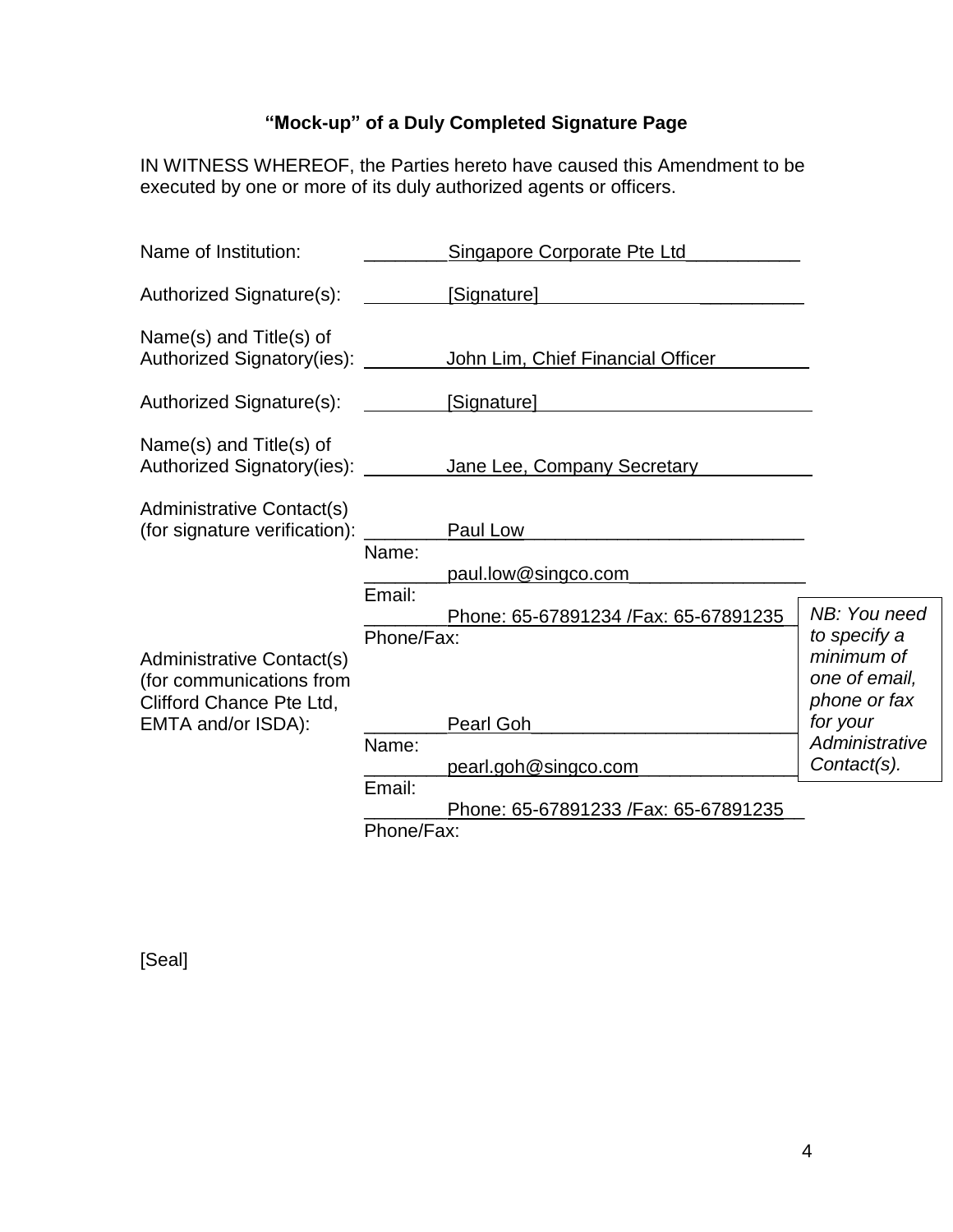#### **2014 MULTILATERAL AMENDMENT AGREEMENT FOR IDR NON-DELIVERABLE FX AND CURRENCY OPTION TRANSACTIONS, NON-DELIVERABLE SWAP TRANSACTIONS AND CERTAIN OTHER TRANSACTIONS**

THIS MULTILATERAL AMENDMENT AGREEMENT (this "**Amendment**") is by and between each party signatory hereto (each, a "**Party**" and together, the "**Parties**").

WHEREAS, ABS Benchmarks Administration Co Pte. Ltd., in consultation with the Singapore Foreign Exchange Market Committee ("**SFEMC**") has announced that the last day for the calculation and publication of the IDR VWAP (IDR03) rate ("**Discontinued Rate**") will be 27 March 2014 ("**Discontinuation Date**");

WHEREAS, the SFEMC has recommended that market participants apply the onshore USD/IDR spot rate benchmark published by Bank Indonesia and denoted as IDR JISDOR (IDR04) in place of the Discontinued Rate;

WHEREAS, EMTA, acting with the consensus of its membership, has identified IDR JISDOR (IDR04) as an acceptable alternative valuation source for non-deliverable FX forward and currency option transactions that reference the Discontinued Rate and has updated its market practices and standard documentation to this effect;

WHEREAS, ISDA has updated and published (effective 28 March 2014) the ISDA Non-Deliverable Swap Transaction Fallback Matrix;

WHEREAS, each Party has entered into certain transactions that include non-deliverable FX forward, currency option and swap transactions and certain other transactions which reference and rely on the Discontinued Rate as a primary valuation or rate calculation source for such transactions;

WHEREAS, each Party now wishes to amend the documentation for its Affected Covered Transactions (as defined below) with each other Party in the manner set out in this Amendment; and

WHEREAS, each Party desires to simplify and expedite the amendment of its Affected Covered Transactions through the execution of this Amendment.

NOW, THEREFORE, each Party agrees as follows:

SECTION 1. Amendments. Effective the Amendment Effective Date between two Parties, if the Discontinued Rate is to be determined for a Fixing Date for an Affected Covered Transaction between such Parties and such Fixing Date occurs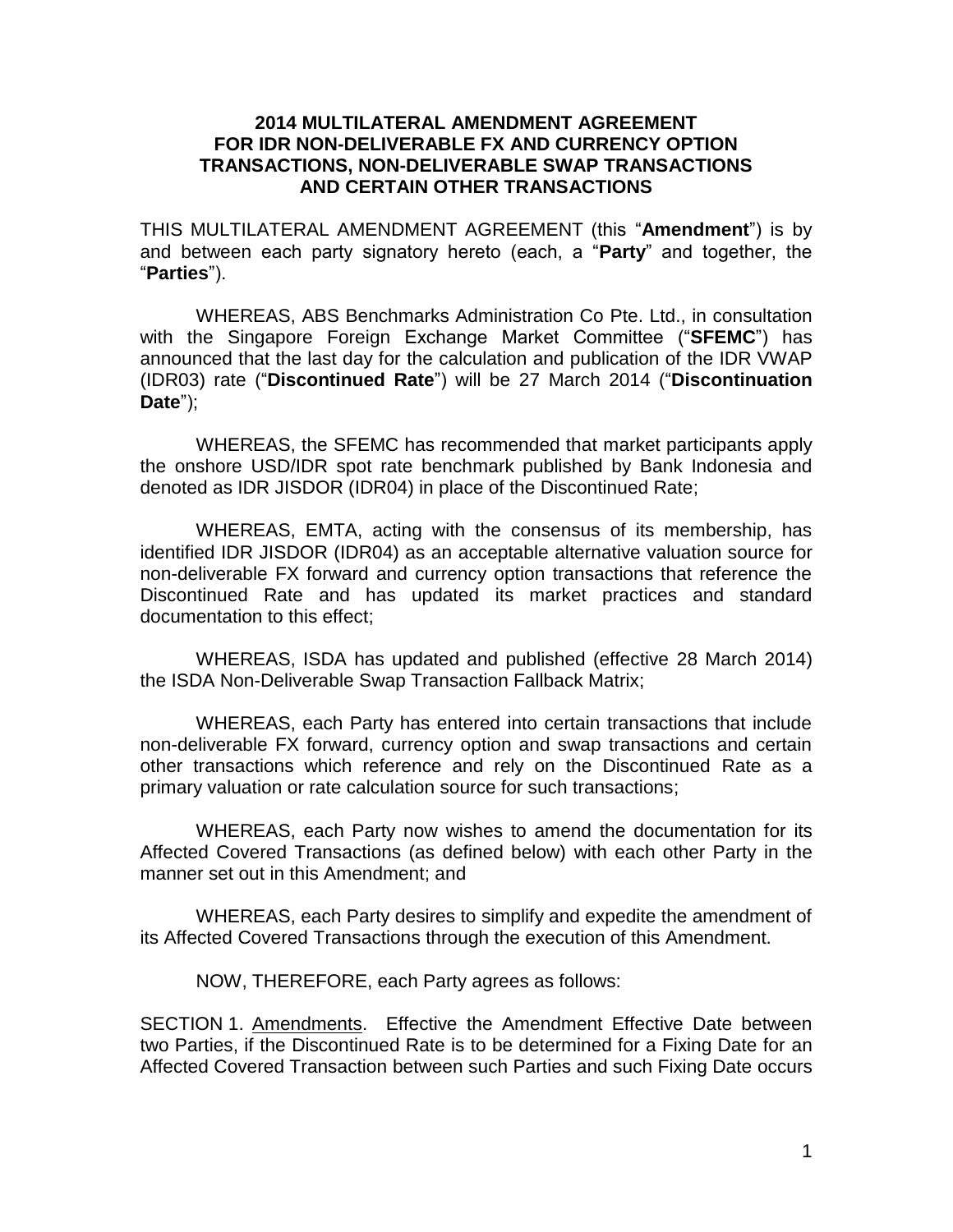(i) on or after such Amendment Effective Date and (ii) after the Discontinuation Date, then notwithstanding anything to the contrary in the Affected Confirmation:

- (i) the rate used in lieu of the Discontinued Rate shall be IDR JISDOR (IDR04);
- (ii) (where applicable) an Affected Confirmation incorporating the 2013 IDR/USD NDF Template Terms shall be amended to replace the 2013 IDR/USD NDF Template Terms in their entirety with the 2014 IDR/USD NDF Template Terms;
- (iii) (where applicable) an Affected Confirmation incorporating the 2013 IDR/USD NDO Template Terms shall be amended to replace the 2013 IDR/USD NDO Template Terms in their entirety with the 2014 IDR/USD NDO Template Terms; and
- (iv) (where applicable) an Affected Confirmation incorporating the 2013 NDST Standard Terms Supplement shall be amended so that the "Fallback Matrix" referred to in the 2013 NDST Standard Terms Supplement shall be deemed to be to the ISDA Non-Deliverable Swap Transaction Fallback Matrix published by ISDA and effective on 28 March 2014.

SECTION 2. Effect of this Amendment. By signing this Amendment, an Affected Confirmation between a Party and any other Party will be deemed amended as specified in Section 1 above, and such amendment will be effective in the same manner as though each Party had signed an amendment with each other Party with whom it has an Affected Confirmation. Except for the amendments specified in Section 1 above, this Amendment shall not affect any other terms of the Affected Confirmation, which terms shall remain in full force and effect.

### SECTION 3. Miscellaneous.

(a) Valid and Binding, Etc. Each Party represents and warrants that this Amendment (and each Affected Confirmation, as amended hereby) is its legal, valid and binding obligation, enforceable against such party in accordance with its terms.

(b) Governing Law. This Amendment, as between each Party shall be governed by the law governing any applicable master agreement (or equivalent thereof) previously signed between such Parties (including any master agreement that the Parties are deemed to have entered into whether pursuant to an executed confirmation or otherwise), or failing such an agreement, the laws of England and Wales.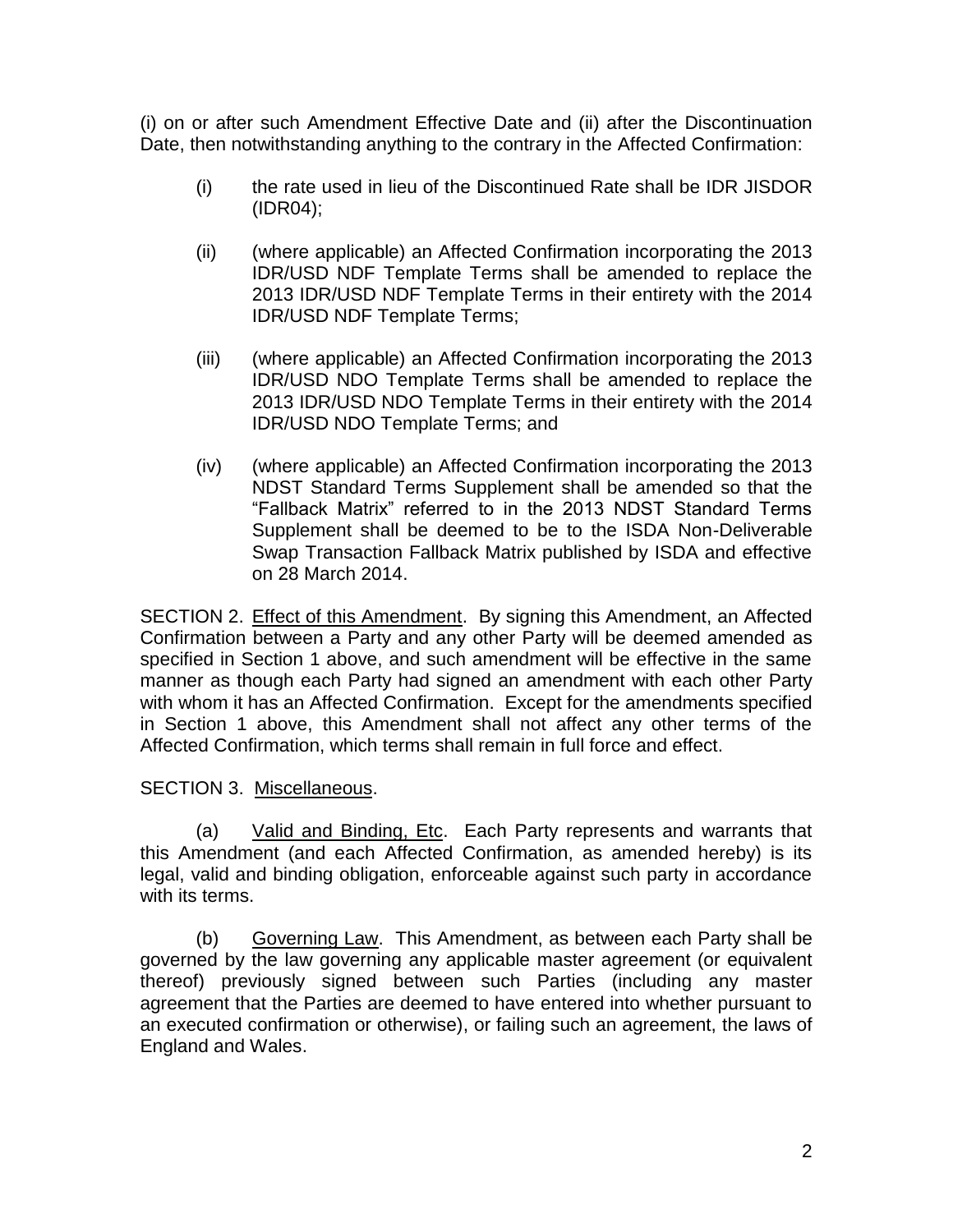(c) Submission to Jurisdiction. Solely for purposes of disputes arising out of this Amendment, the Parties irrevocably agree to submit to the jurisdiction of the courts or any alternate dispute resolution mechanism that the Parties shall have previously agreed to in any applicable master agreement (or equivalent thereof) previously signed between the Parties (including any master agreement that the Parties are deemed to have entered into whether pursuant to an executed confirmation or otherwise), or failing such an agreement, the English Courts.

(d) Counterparts. This Amendment may be executed by the Parties in separate counterparts, each of which when so executed being deemed an original hereof.

## SECTION 4. Definitions.

Capitalized terms used herein and not otherwise defined shall have the same meanings as set out in the 1998 FX and Currency Option Definitions (including the Annex A thereto) as published by ISDA, EMTA and the Foreign Exchange Committee ("**FXC**")) and the 2006 ISDA Definitions as published by ISDA (each as amended and supplemented through 28 March 2014). References in this Amendment to the following terms have the following meanings:

**Affected Covered Transaction** means any transaction between any two Parties that is a Non-Deliverable FX Transaction, a Non-Deliverable Currency Option Transaction, a Non-Deliverable Swap Transaction in which the Reference Currency is IDR or any other Transaction or Swap Transaction:

- (i) for which any Spot Rate for a Rate Calculation Date is to be determined, or
- (ii) for which any calculation or determination is to be made,

in each case by reference to the Discontinued Rate and that is not a Party Agreed Excluded Transaction.

**Affected Confirmation** means, in relation to an Affected Covered Transaction each document or other confirming evidence (including but not limited to a transaction supplement) exchanged between the Parties, executed through an electronic matching or affirmation mechanism, or otherwise effective for the purpose of confirming or evidencing such Affected Covered Transaction.

**Amendment Effective Date** means as between any two Parties, 28 March 2014, unless the date on which the later of such two Parties has duly submitted the fully signed Amendment is later than 25 March 2014 in which case it shall be such later date, and certification by the SFEMC, ISDA, EMTA or Clifford Chance Pte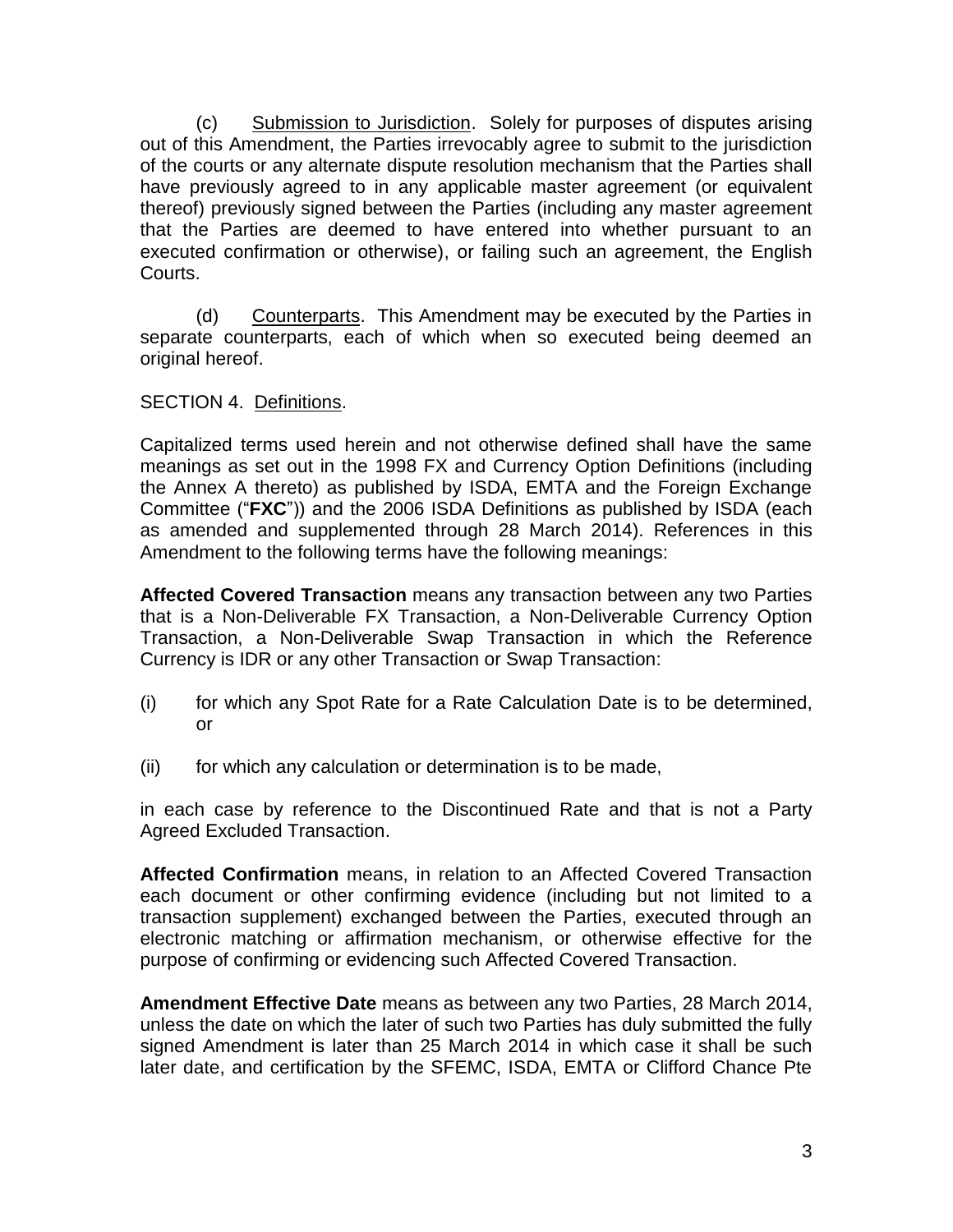Ltd of such date shall be conclusive evidence of the same as between such two Parties.

**Fixing Date** means: (i) in relation to a Rate Calculation Date for an Affected Covered Transaction under limb (i) of the definition of Affected Covered Transaction, that Rate Calculation Date, as per the terms of the relevant Affected Confirmation therefor, or (ii) in relation to an Affected Covered Transaction under limb (ii) of the definition thereof, the date on which the Discontinued Rate is to be determined, as per the terms of the relevant Affected Confirmation therefor.

**Non-Deliverable Swap Transaction** means a non-deliverable swap transaction using the revised form of confirmation that incorporates, inter alia, the Non-Deliverable Swap Transaction Standard Terms Supplement, as published by ISDA effective on August 6, 2013 ("**2013 NDST Standard Terms Supplement**").

**Party Agreed Excluded Transaction** means any Affected Covered Transaction that the Parties agree by separate bilateral agreement(s) (including for the avoidance of doubt in the Affected Confirmation) shall not be an Affected Covered Transaction.

**2013 IDR/USD NDF Template Terms** means the SFEMC/EMTA/FXC Template Terms for IDR/USD Non-Deliverable FX Transactions effective August 6, 2013.

**2013 IDR/USD NDO Template Terms** means the EMTA Template Terms for IDR/USD Non-Deliverable Currency Option Transactions effective August 6, 2013.

**2014 IDR/USD NDF Template Terms** means the SFEMC/EMTA/FXC Template Terms for IDR/USD Non-Deliverable FX Transactions effective 28 March 2014.

**2014 IDR/USD NDO Template Terms** means the EMTA Template Terms for IDR/USD Non-Deliverable Currency Option Transactions effective 28 March 2014.